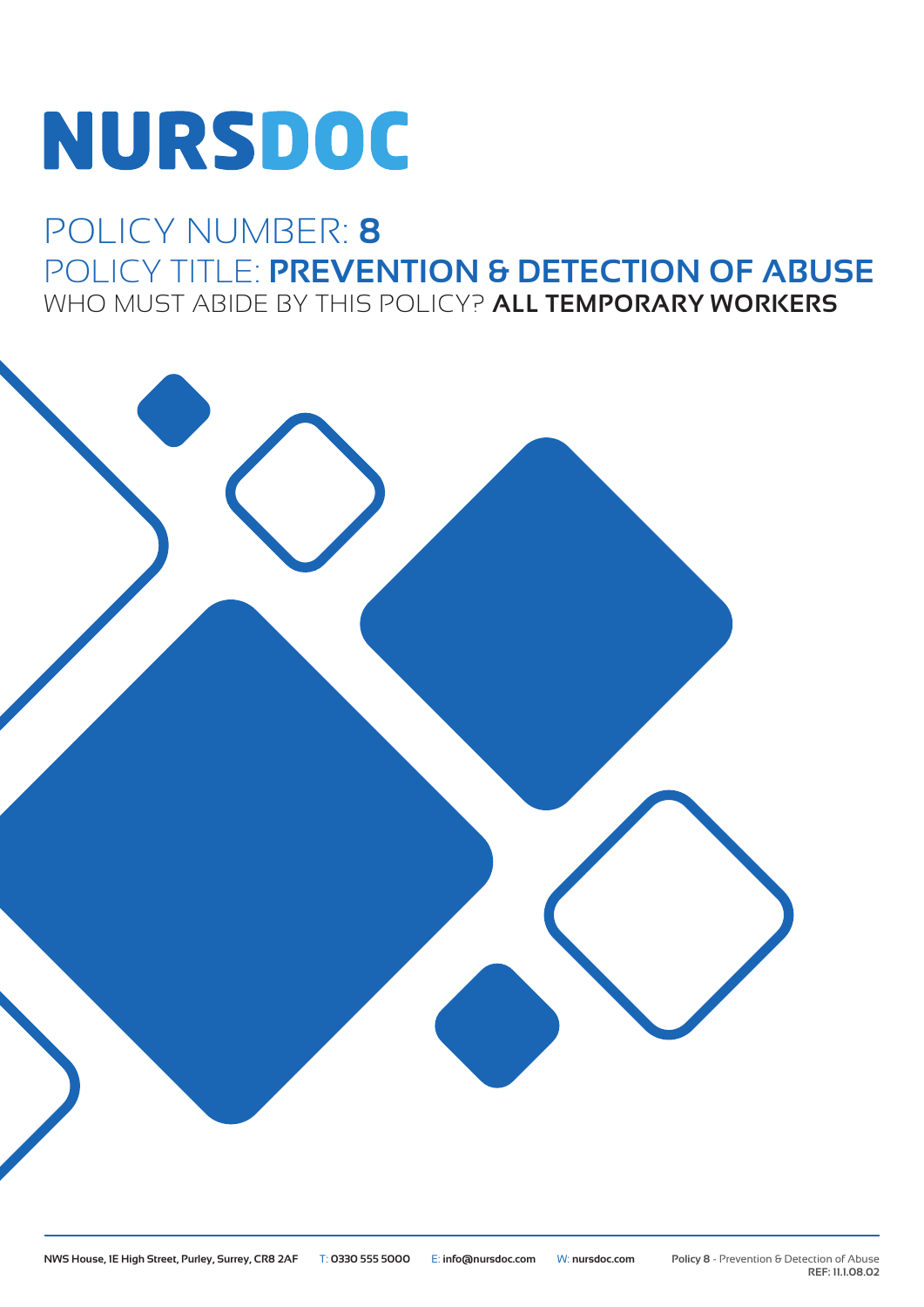## PREVENTION & DETECTION OF ABUSE

#### **THE PURPOSE OF THIS POLICY**

• To ensure that Temporary Workers understand PREVENTION & DETECTION POLICY.

#### **PREVENTION & DETECTION**

Nursdoc strives to ensure compliance by ensuring that the following procedures and checks are carried out:

Nursdoc undertakes to conform to the requirement of the 'No Secrets' document of the Department of Health (2000). In general, Nursdoc will take the following steps: Identify who may be at risk. Identify the types of abuses that may occur, and will not be prejudiced as to what forms abuse may take. Staff will be made aware of the different manifestations of abuse and how to recognise them. Staff will be made aware of what steps to take if abuse is suspected. Nursdoc has a specific abuse awareness staff training programme that will be evaluated and improved on an ongoing basis. Nursdoc will develop and have other policies in support of this policy, such as policies on complaints and whistle-blowing.

#### **Nursdoc accepts the following definition of a vulnerable adult:**

A person of 18 years or older, who is, or may be, for reasons of mental or physical disability or impairment, in need of specific or community care services and who is, or may be, unable to protect themselves from harm or exploitation.

#### **Nursdoc accepts the following definition of abuse:**

#### **PHYSICAL**

This may include slapping, kicking, pushing and hitting.

Indicators are:

- Bruises
- Clusters of injuries
- Scalding or burns
- Nervousness and fear of sudden movements
- Fear of physical contact
- Dehydration
- Weight loss
- Injuries not consistent with the explanations offered
- Social / Institutional
- This may include inappropriate restraint and the misuse of medication. Indicators are: Over-medicating Under-medicating

#### **FINANCIAL**

This may include theft and the misuse of finances, property or benefits.

Indicators are: Inability to afford basic services when it is known that the patient should have the means

- Fraud involving power of attorney, assets or wills
- The theft or disappearance of personal property
- Sudden loss of cash or liquidity
- Sectarian This may include inappropriate utterances, verbal abuse and graphic material.
- Indicators are:
- Fear of ministers of religion
- Offensive remarks regarding religious beliefs
- Inappropriate banners,
- Emblems and visual material • Emotional withdrawal

### **SEXUAL**

This may include sexual assault, rape, erotic acts to which the patient has not consented. Indicators are:

- Unexplained injuries or soreness in the genital areas
- Unexplained rashes,
- Itching or pain in the genital areas
- Discomfort when sitting or walking
- The appearance of sexually transmitted disease
- Bruises on the buttocks or inner thighs
- Pregnancy when there was an inability to consent

#### **NEGLECT**

This may include the withholding of the necessities for care or health. Indicators are:

- The sudden unauthorised withdrawal of basic services
- Poor personal care
- A third party enjoying monetary benefits that do not seem to accrue to the patient
- Malnutrition
- Emaciation or weight loss
- Untreated conditions like bed-sores or ulcers

#### **DISCRIMINATION**

This may include racism, sexism and discrimination based upon impairment. Indicators are:

- Evidence of racism, sexism or ageism
- Offensive remarks regarding
- Religion
- Culture • Gender
- Ethnic origin
- 

Any discriminatory practise based on the patient's impairment.

#### **PSYCHOLOGICAL / EMOTIONAL**

This may include threats, harassment, blaming, coercion and humiliation. Indicators are:

- Bed-wetting when incontinence has not been diagnosed
- Depression
- High anxiety levels • Unwarranted displays of fear
- Emotional
- Withdrawal
- Distrust of those around them